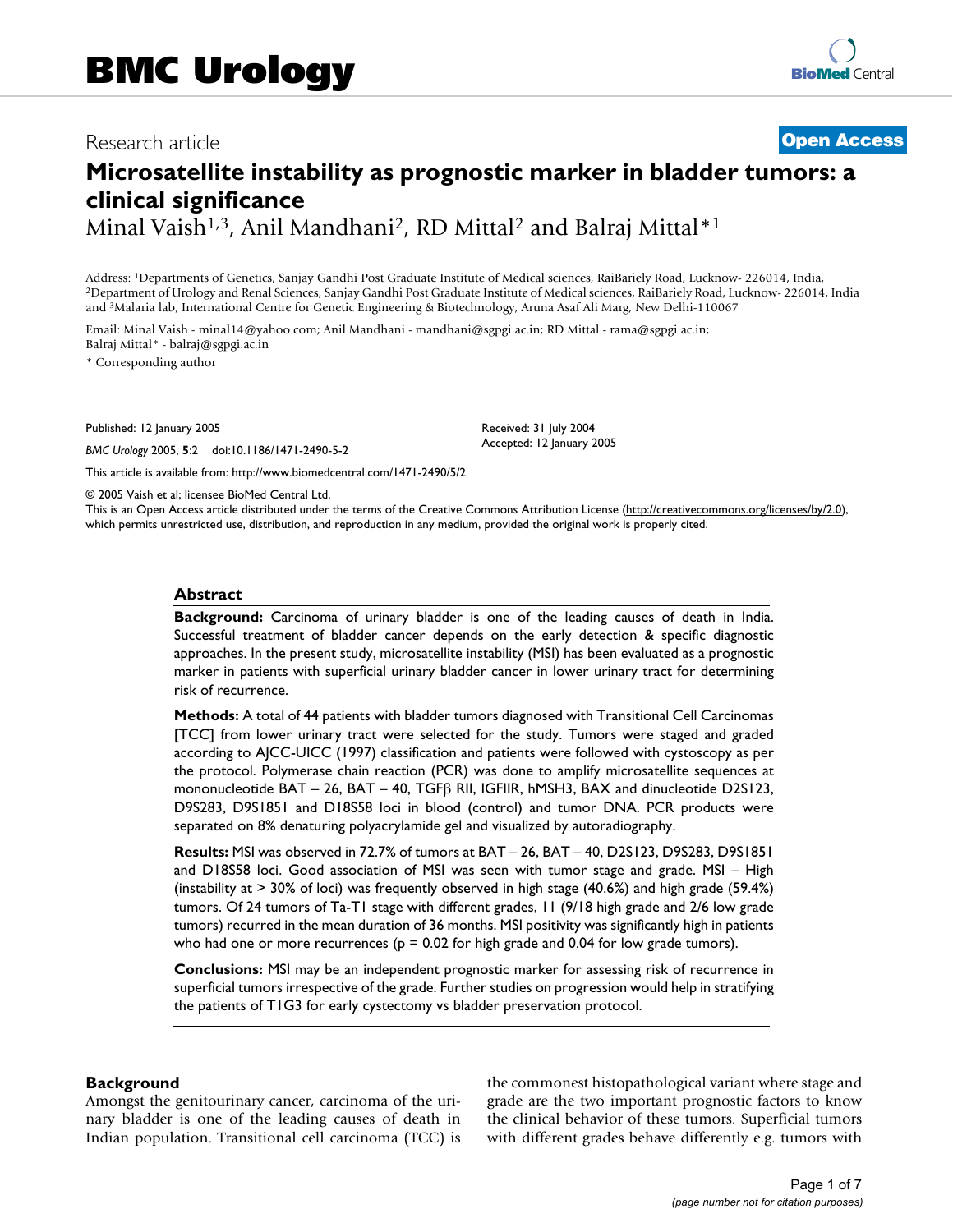high grade recur early and progress to invasive bladder cancer very soon. This behavior of same stage of the tumor but with varied grades is attributed to genetic alterations.

Bladder cancer manifesting from superficial to aggressive muscle invasive tumors undergoes a sequence of genetic alterations. Primary chromosomal aberrations are associated with tumor development while secondary chromosomal abnormalities lead to progression to a more advanced stage. A frequent loss of heterozygosity (LOH) on chromosomes 4, 5, 8, 9, 11 and 17 is considered a major event in the carcinogenesis of bladder cancer [1,2].

Defects in mismatch repair (MMR) genes result in replication errors and genetic instability. Faulty mismatch repair, generally observed as somatic variation in size of microsatellites (short tandem repeat sequences in genome) is referred as microsatellite instability (MSI) [3]. MSI and LOH in bladder cancer have been reported by several investigators [4,5].

A successful treatment of bladder cancer depends on early detection and more specific diagnostic approaches. Preneoplastic changes of the bladder epithelium or superficial tumors as an early event precede invasive bladder carcinomas. Though the higher grade and stage portends a worst prognosis, superficial tumors of same stage and grade have different outcome in different patients. Due to limited utility of these prognosticators in patients with superficial bladder tumor, there is a need to analyze new molecular parameters in predicting the prognosis and risk of recurrence. The following study is based on MSI analysis in tumor tissues to evaluate its utility as a marker for early detection of recurrent bladder carcinomas from lower urinary tract and thus help in deciding treatment modalities.

# **Methods**

# *Patient selection*

Total of 44 patients with male & female ratio of (42:2) of TCC with a mean age of 62 years were included for the study after the approval from ethical committee. All the patients selected for the study were not having any familial cancer syndrome or had previous history of cancer to the best of our knowledge.

All the tumors were resected transurethrally from the lower urinary tract. Part of superficial tissue specimen obtained after transurethral resection of bladder tumor (TURBT) was collected immediately in liquid nitrogen. Matched control sample (5 ml of peripheral blood) from all patients was collected in 200 µl of 0.5 M EDTA. The tumor stage and grade was assigned according to the TNM classification by American Joint Committee on Cancer (AJCC-UICC, 1997) [6]. Tumors of superficial nature classified as T1 or Ta while with deep muscular invasion were assigned as T2 or T3. Similarly tumor grading was done as G1 (low grade) and G2 or G3 (high grade). Patients were followed for recurrence (the number of times patient develops the tumor) every three months for 36 months with cytology and cystoscopy. The clinical and pathological characteristics of all the patients are summarized in Table 1.

# *DNA isolation*

Superficial tumor tissue specimens of histologically confirmed bladder tumors and peripheral blood (frozen) of the same patient were processed for DNA isolation using phenol-chloroform extraction method [7].

# *MSI analysis*

Table 2 demonstrates the characteristic features of the microsatellite markers evaluated in the present study. The primer sequences for mono and dinucleotide microsatellite markers were searched from human genomic database. Polymerase chain reaction (PCR) amplification of DNA was done using primers of concentration of 6 pmol, 200 µM dNTPs, 10 mM Tris – Cl (pH 8.3), 50 mM KCl, 1.5 mM  $MgCl<sub>2</sub>$ , 0.25 units of Taq polymerase (MSI, Fermentas), 100 ng DNA and 2 μCi  $\left[\alpha^{-32}P\right]$  dCTP (specific activity: 4000 Ci/mM) (BRIT, India) in a volume of 25 µl. PCR conditions involved an initial denaturation at 95°C for 3 min followed by 30 cycles (95°C for 1 min, 50°C to 60°C for 2 min and 72°C for 3 min) and a final extension at 72°C for 8 min. PCR products were mixed with equal volume of formamide loading dye (95% formamide, 20 mM EDTA, 0.05% bromophenol blue, 0.05% Xylene cyanol), denatured for 5 min at 95°C and loaded onto 8% polyacrylamide gel containing 7 M urea. Gels were run at 55 W for 2 hours, transferred onto a Whatman sheet followed by an exposure to X-ray film (Kodak) for desired time and then developed.

The tumor was designated unstable if its PCR product had altered band pattern when compared to alleles in corresponding matched blood DNA [8]. Out of he motifs studied, BAT-26 & BAT-40, the mononucleotide poly A repetitive loci have been shown to exhibit polymorphism [9]. The change either borderline or major deletions/ insertions at this loci is compared in tumor tissue of the same patient with the normal tissue in colorectal tumors [8]. Tumors were called MSI-High (MSI-H) when they showed instability at > 30% of loci and MSI-Low (MSI-L) if they showed at or less than 30% of loci.

# *Statistical analysis*

Statistical tests, including, 2 × 2 contingency table, Fisher's exact probability test (one or two tailed), Karl Pearson's correlation test were applied to assess the relation between the microsatellite instability in tumors and clin-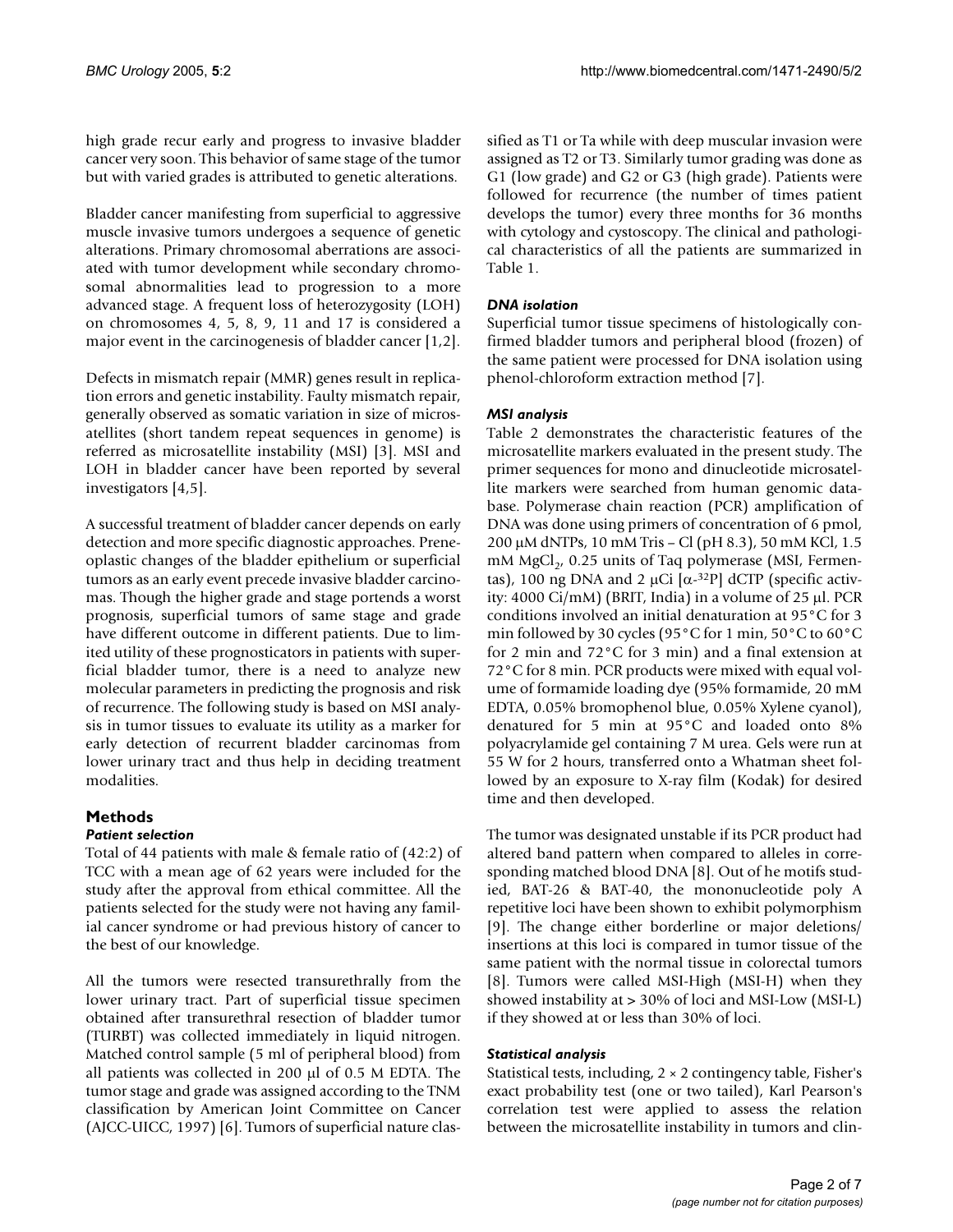| Case no.        | @Age/ \$Gender | Stage          | Grade                | #Recurrence  | <b>MSI</b>                                       |
|-----------------|----------------|----------------|----------------------|--------------|--------------------------------------------------|
| BC I            | 45/M           | T <sub>2</sub> | High, G3             | 2            | *High (BAT $-$ 26, BAT $-$ 40)                   |
| BC <sub>2</sub> | 59/M           | ΤI             | High, G2             | $\mathbf{I}$ | High (BAT - 26, BAT - 40, D9S1851)               |
| BC <sub>3</sub> | 66/M           | Ta             | Low, GI              | 0            | High (D9S283, D9S1851)                           |
| BC <sub>4</sub> | 39/M           | T2             | High, G3             | 0            | High (BAT $-$ 26, BAT $-$ 40, D9S283)            |
| BC 5            | 72/M           | T <sub>2</sub> | High, G3             | 0            | High (BAT – 40, D9S1851)                         |
| BC 6            | 59/M           | T2             | High, G <sub>2</sub> | $\mathbf{I}$ | Low (D9S1851)                                    |
| BC 7            | 78/M           | T <sub>2</sub> | High, G3             | 0            | High (D9S283, D9S1851)                           |
| BC 8            | 52/M           | Ta             | High, G2             | 0            | High (BAT - 40, D9S283, D9S1851)                 |
| BC <sub>9</sub> | 71/M           | Ta             | High, G2             | 0            | **Low (BAT $-$ 40)                               |
| <b>BC 10</b>    | 84/M           | ΤI             | High, G <sub>2</sub> | 0            | <sup>**</sup> MSS                                |
| BC II           | 55/M           | ΤI             | High, GI             | 0            | <b>MSS</b>                                       |
| <b>BC 12</b>    | 53/M           | T <sub>2</sub> | High, G <sub>2</sub> | 0            | Low (D18S58)                                     |
| <b>BC 13</b>    | 52/M           | T3             | High, G3             | 0            | High (D9S283, D9S1851)                           |
| <b>BC 14</b>    | 40/M           | T3             | High, G3             | 0            | MSS                                              |
| <b>BC 15</b>    | 55/M           | T <sub>2</sub> | High, G3             | 0            | <b>MSS</b>                                       |
| <b>BC 16</b>    | 60/M           | T <sub>2</sub> | High, G3             | 0            | High (BAT - 40, D9S283, D18S58)                  |
| <b>BC 17</b>    | 66/M           | ΤI             | High, G3             | I.           | High (BAT - 40, D2S123, D9S283, D9S1851, D18S58) |
| <b>BC 18</b>    | 80/M           | ΤI             | High, G3             | L            | High (BAT – 26, D9S283, D18S58)                  |
| <b>BC 19</b>    | 42/M           | ΤI             | High, G2             | 0            | Low (D9S283)                                     |
| <b>BC 20</b>    | 73/M           | T3a            | High, G3             | 0            | <b>MSS</b>                                       |
| <b>BC 21</b>    | 55/M           | T <sub>2</sub> | High, G3             | 0            | Low (D2S123)                                     |
| <b>BC 22</b>    | 58/M           | T <sub>2</sub> | High, G3             | 0            | High $(BAT - 26, D2S123)$                        |
| <b>BC 23</b>    | 70/M           | ΤI             | High, G <sub>2</sub> | 0            | Low $(BAT - 26)$                                 |
| <b>BC 24</b>    | 53/M           | Ta             | High, G3             | 0            | High (D9S1851, D18S58)                           |
| <b>BC 25</b>    | 60/M           | T2             | High, G3             | 0            | High (D9S283, D9S1851)                           |
| <b>BC 26</b>    | 54/M           | Ta             | Low, GI              | 0            | MSS                                              |
| <b>BC 27</b>    | 72/M           | Ta             | High, G <sub>2</sub> | 0            | <b>MSS</b>                                       |
| BC 28           | 58/M           | ΤI             | High, G3             | 0            | Low (D9S283)                                     |
| <b>BC 29</b>    | 80/M           | T <sub>2</sub> | High, G3             | 0            | High (D9S283, D9S1851)                           |
| <b>BC 30</b>    | 64/M           | Ta             | High, G <sub>2</sub> | 2            | Low $(BAT - 40)$                                 |
| <b>BC 31</b>    | 74/M           | Ta             | High, G3             | 0            | High (D9S283, D9S1851)                           |
| <b>BC 32</b>    | 60/M           | ΤI             | Low, GI              | 0            | MSS                                              |
| <b>BC 33</b>    | 41/M           | ΤI             | Low, GI              | 3            | Low $(BAT - 26)$                                 |
| <b>BC 34</b>    | 66/F           | T <sub>2</sub> | High, G3             | 0            | High (D2S123, D9S283)                            |
| <b>BC 35</b>    | 53/M           | ΤI             | Low, GI              | 0            | Low $(D2S123)$                                   |
| BC 36           | 66/M           | ΤI             | High, G <sub>2</sub> | T            | High (D2S123, D9S283, D18S58)                    |
| BC 37           | 55/M           | T <sub>2</sub> | High, G3             | 0            | High (BAT - 26, BAT - 40, D9S1851)               |
| <b>BC 38</b>    | 65/M           | T <sub>2</sub> | High, G3             | 0            | Low $(D18558)$                                   |
| BC 39           | 69/M           | ΤI             | Low, GI              | 0            | Low (D9S283)                                     |
| <b>BC 40</b>    | 74/M           | ΤI             | High, G2             | $\mathbf{I}$ | MSS                                              |
| <b>BC 41</b>    | 72/F           | T <sub>2</sub> | Low, GI              | 0            | <b>MSS</b>                                       |
| BC 42           | 71/M           | ΤI             | High, G3             | T            | Low (D9S283)                                     |
| BC 43           | 64/M           | T <sub>2</sub> | High, G3             | 0            | High (BAT - 40, D9S1851)                         |
| BC 44           | 73/M           | ΤI             | High, G <sub>2</sub> | I.           | Low (D9S283)                                     |

**Table 1: Clinical and pathological features of the patients diagnosed with bladder Carcinoma**

@Age = (years); \$Gender = (M: Male/F: Female); \*MSI – H = MSI – High; \*\*MSI – L = MSI – Low; \*\*\*MSS = microsatellite stable # Recurrence  $(0, 1, 2, 3)$  = Number of times the tumor recurred

icopathological parameters. A student t test was applied to compare the number of genomic alterations between tumors of different grades and stages.

# compared with blood DNA. Alterations were detected in 32 of 44 patients (72.7%).

# **Results**

A panel of ten microsatellite markers situated on chromosomes 2, 3, 5, 6, 9, 18 and 19 were screened to look for microsatellite instability in superficial tumor tissues and Out of the six mononucleotide microsatellite markers analyzed, only BAT – 26 and BAT – 40 in 17.7% and 24.4% of the cases could demonstrate changes respectively while TGFβ RII, IGFIIR, hMSH3 and BAX were microsatellite stable (MSS). BAT-26 & BAT-40 exhibited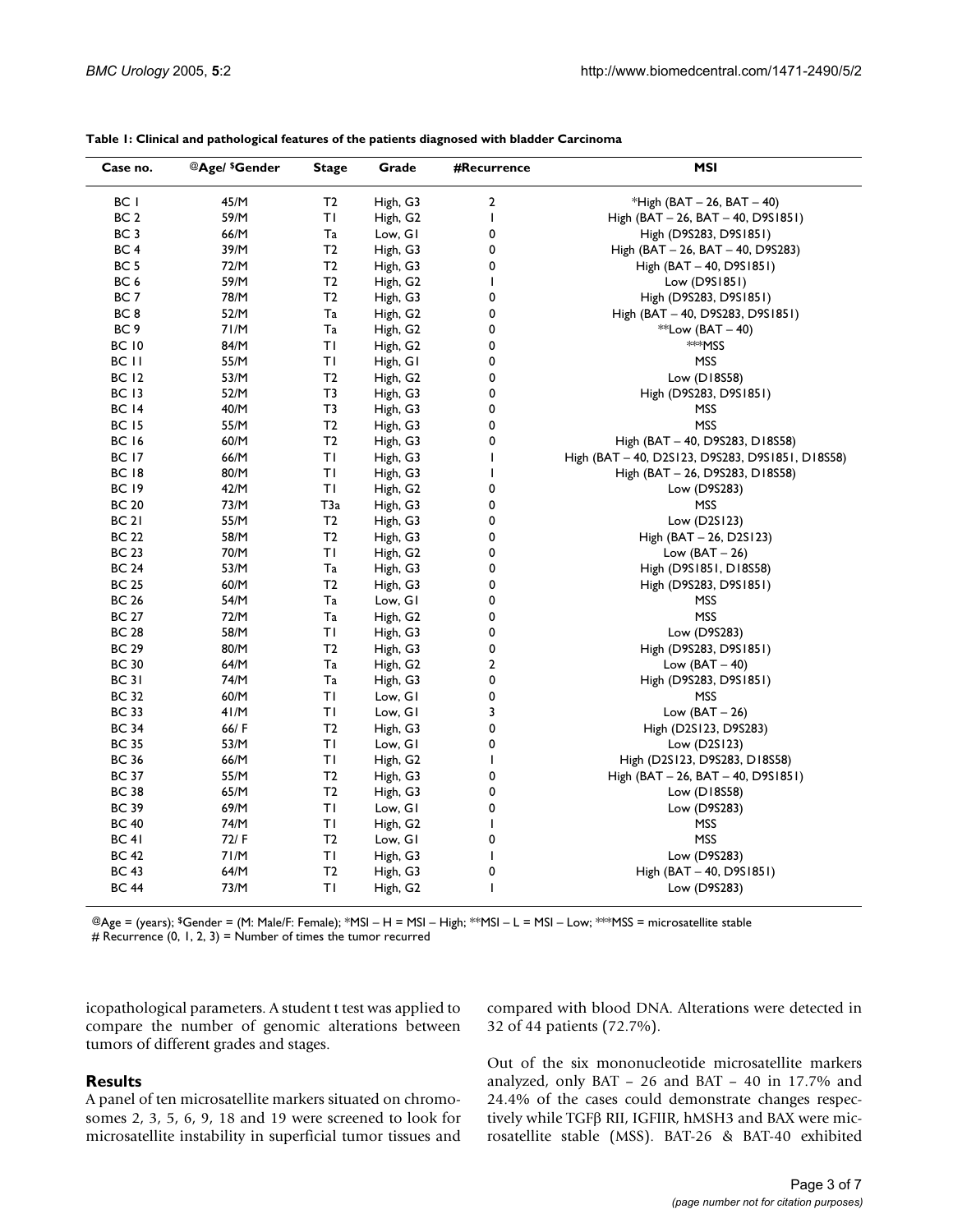| Microsatellite marker      | Repeat pattern                         | <b>Chromosomal location</b>                           | $\sim$ PCR product size |
|----------------------------|----------------------------------------|-------------------------------------------------------|-------------------------|
| <b>BAT 26</b>              | $(A)_{26}$                             | 5 <sup>th</sup> intron of hMSH2, 2p                   | $117 - 130$ bp          |
| <b>BAT 40</b>              | $(A)_{40}$                             | $2nd$ intron of $\beta$ hydroxy steroid dehydrogenase | $94 - 112$ bp           |
| $BAX (38 - 41)$            | $(\mathsf{G})_8$                       | $19q13.3 - q13.4$                                     | 94 bp                   |
| $TGF\beta$ RII (665 - 737) | $(A)_{10}$                             | 3p22                                                  | 73 <sub>bp</sub>        |
| IGFIIR $(4030 - 4140)$     | $(\mathsf{G})_{8}$                     | $6q26 - 27$                                           | 110 <sub>bp</sub>       |
| HMSH3 $(381 - 383)$        | $(A)_8$                                | 5q                                                    | 150 <sub>bp</sub>       |
| D <sub>2S</sub> 123        | $(CA)_{13}TA$                          | 2p16                                                  | 197 – 227 bp            |
|                            | $(CA)_{15}$ (T/GA) <sub>7</sub>        |                                                       |                         |
| D9S283                     | $(CA)$ n                               | $9q13 - q22$                                          | $178 - 203$ bp          |
| D9S1851                    | $(CA)$ n                               | 9q22.3                                                | $143 - 159$ bp          |
| <b>DI8S58</b>              | (GC) <sub>5</sub> GA(CA) <sub>17</sub> | 18q22.3                                               | $144 - 160$ bp          |

| Table 2: Characteristic features of microsatellite markers examined in urinary bladder tumors |  |  |
|-----------------------------------------------------------------------------------------------|--|--|
|-----------------------------------------------------------------------------------------------|--|--|



# Changes in allelic pattern indicated by an ar patients with bladder carcinoma **Figure 1** row, observed in superficial tissue (Ts) as compared to blood (germline DNA, N) of

Changes in allelic pattern indicated by an arrow, observed in superficial tissue (Ts) as compared to blood (germline DNA, N) of patients with bladder carcinoma: (A) Deletion at BAT – 26; (B) Insertion at BAT – 40; (C) Insertion at D2S123; (D) Loss of heterozygosity at D9S283; (E) Biallelic alteration at D9S1851 and (F) Deletion at D18S58

borderline changes in tumor DNA as compared to control DNA. We also sequenced the tumor & normal PCR product for these microsatellites to prove the change. The dinucleotide markers- D2S123, D9S283, D9S1851 and D18S58 exhibited altered electrophoretic migration pattern in 15.5%, 40%, 31.1% and 17.8% bladder tumors respectively. The most frequent microsatellite alteration was detected on the markers of chromosome 9 (D9S283 followed by D9S1851) (Fig 1 and [2\)](#page-4-0).

A significant association of MSI – H with T2 or T3 stage tumors (2 × 2 contingency table,  $p = 0.05$ ) and  $\ge$  G2 grade tumors (Fisher's exact probability test, two tailed,  $p =$ 0.08) was observed (Table 1).

Total genomic alterations were analyzed among different stages and grades. Changes were comparable among (24/ 44) T1-Ta and (20/44) T2-T3 tumors that included 35 (13 insertions, 6 deletions, 10 LOH and 6 BA) and 31 (10 insertions, 8 deletions & LOH and 5 BA) respectively (p >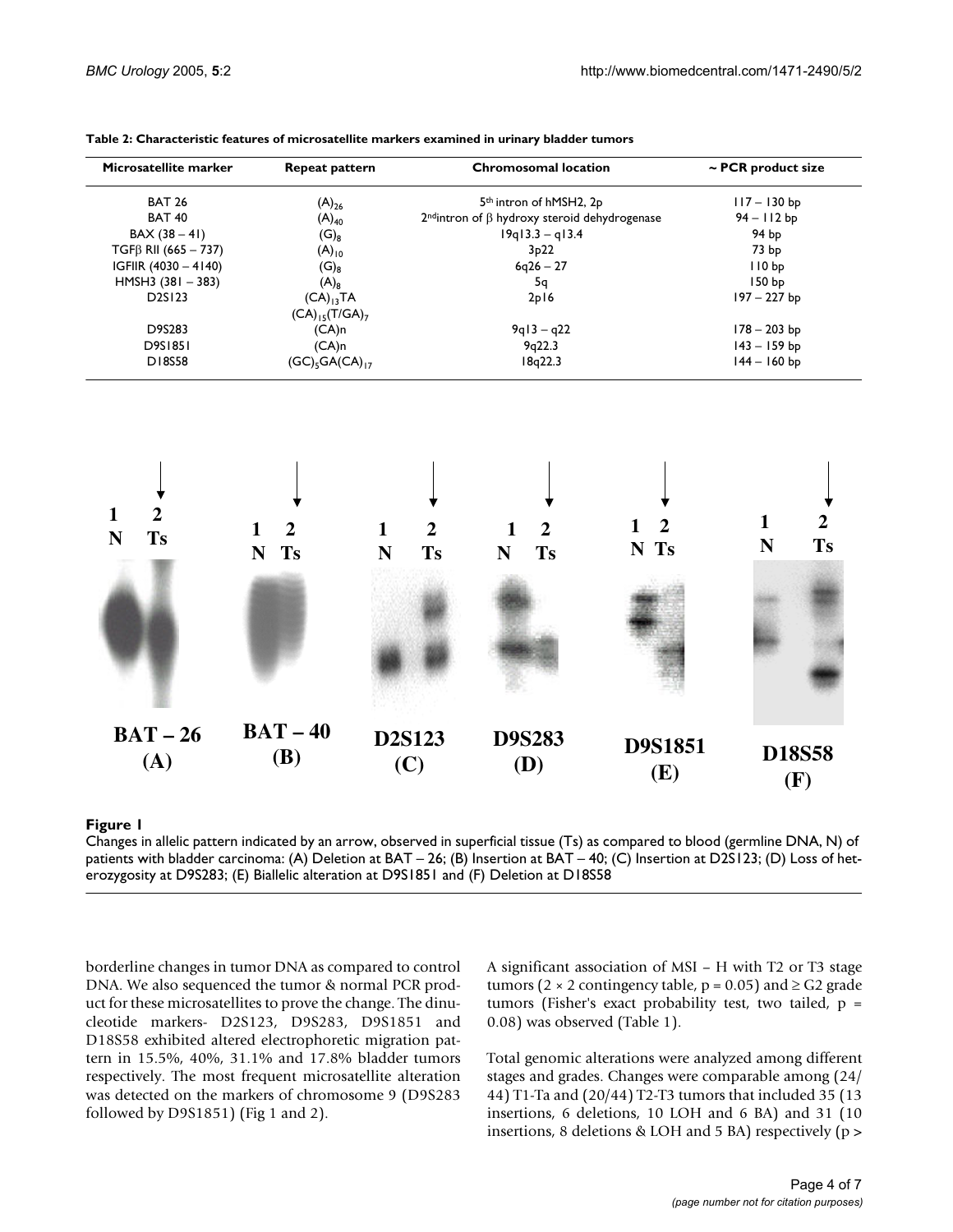<span id="page-4-0"></span>

### Superficial tumor tissues and blood (c hMSH3 and (D) IGFIIR **Figure 2** ontrol) of bladder tumor patients demonstrated no change at (A) TGFβ RII; (B) BAX; (C)

Superficial tumor tissues and blood (control) of bladder tumor patients demonstrated no change at (A) TGFβ RII; (B) BAX; (C) hMSH3 and (D) IGFIIR

0.05). High grade (G2-G3) (37/44) carcinomas encompassed 63 alterations (24 insertions, 14 deletions, 15 LOH and 10 BA) and low grade  $(G1)$   $(7/44)$  bladder tumors had only 5 (1 each deletion & BA and 3 LOH) ( $p = 0.01$ )

Recurrence of tumors (mean duration of 36 months) was correlated with MSI in 24 superficial (Ta-T1) tumors in patients who turned up for regular follow up (Table 1). This group comprised 18 high grade and six low grade tumors. In the high grade tumors, 13 were MSI+, and 8 of them (61.5%). showed recurrence while only one (1/5, 20%) MSI- recurred. Amongst low grade tumors (6), 2 recurrences were noted only in MSI+ group and none of the MSI- showed recurrence (Fisher's exact probability two tailed test) ( $p = 0.02$  for high grade tumors) and ( $p =$ 0.04 for low grade tumors).

#### **Discussion**

This present work is a continuation of the previous published work where thirty bladder tumors were analyzed for the presence of MSI at BAT-26, BAT-40, TGFβ RII, IGFIIR, hMSH3 and BAX. The initial results encouraged examining the role of MSI/ LOH in more number of tumors with expanded panel of markers [7]. In this paper, 44 patients of bladder cancer are examined for MSI at BAT-26, BAT-40, TGFbRII, IGFIIR, BAX, & hMSH3 & D2S123, D9S283, D9S1851 & D18S58 dinucleotide repeat motifs. The MSI results are further analysed with clinicopathological features: stage and grade of the tumors & its recurrence in due course of time. The importance of MSI in the diagnosis of recurrence in superficial cases irrespective of grade & thus advocate the bladder cystectomy as a treatment modality in these cases.

Genomic instability measured by changes in tumor tissues as compared to blood of the same patient at repetitive loci was detected in 72.7% cases of bladder carcinoma. It differs from previous observation, which shows infrequent occurrence of MSI in TCC using different microsatellite markers [10]. However, low frequency of MSI with alterations of dinucleotide repeats in TCC of the urinary tract was found as 21% and 16.6% in two independent studies [11,12]. MSI and allelic loss in a series of 26 upper urinary tract tumors using 5 informative microsatellite markers were examined & this study supports the presence of MSI in upper urinary tract which is rare event in bladder cancer [13]. Another study describes MSI and loss of respective MMR protein by immunostaining in a patient with a urothelial carcinoma of the ureter and a strongly positive history of cancer, who was subsequently found to have HNPCC [14].

In the present study a significant association of MSI with tumor stage and grade in sporadic bladder tumors suggested MSI as an early event in tumorigenesis. These results confirm the previous finding where MSI examined in TCC of bladder with low stage and grade using few microsatellite markers mostly confined to chromosome 9 [15]. Another study reports 100% tumor instability as determined by dinucleotide repeat analysis in 14 cases of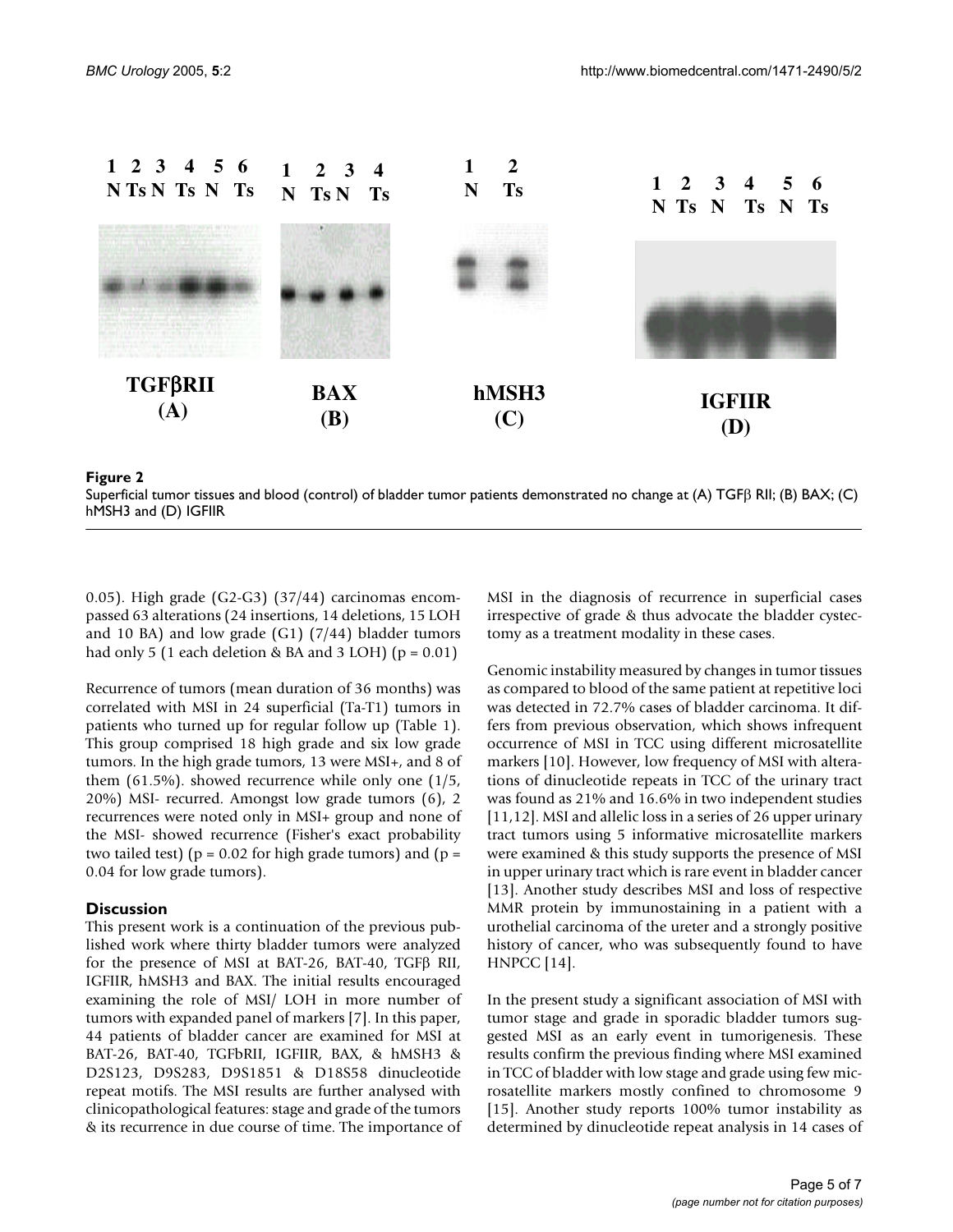urinary bladder of different stages and grades [16]. Many studies show relatively high proportion of tumors with mutations in di, tri, and tetra nucleotide repeat motifs, although each tumor exhibits only few such mutations [4]. Recently, a novel form of MSI, termed as EMAST (elevated microsatellite instability at selected tetranucleotide repeats) has been found to be significantly associated with mutations in p53 among the bladder cancer tumors, but no indication of elevated EMAST in tumors with abnormal p53 staining without mutation. EMAST likely reflects a particular pattern of somatic events that are interactive with p53 mutation, particularly common in skin cancer and limited to non-invasive disease in bladder cancer [17]. The difference between these studies and ours may be attributed to the number and identity of microsatellite motifs studied.

Despite clear-cut prognostic differences, genetic alterations were comparable in superficial (Ta-T1) and invasive bladder carcinomas (T2-T3) suggesting the role of MSI in progression of bladder cancer as well. However, strong association of MSI – H with T2-T3 and G2-G3 was observed. MSI at  $\geq$  30% of loci has been found in 59.4% (19/32) of TCC bladder, which is not in accordance with reported earlier [11,12]. A good association of MSI – H with high grade superficial tumors may help in deciding radical surgery to begin with.

Bladder cancer presents as superficial tumor in 75% of the patients, which can easily be removed by transurethral resection (TUR). Around 60–80 % of these treated patients develop recurrence in due course of time. Out of them, 15% progress to higher grade and stage. With so much potential for recurrence, patients need to be followed up with cystoscopy at regular intervals. Although many new tumor markers have been proposed but all have limitations with respect to execution and interpretation in predicting the recurrence of bladder tumors [18]. Among the molecular markers, alterations in p53, p21WAF/  $C1P1$ , Rb, c-erb B-2 are reported to be associated with tumor recurrence and progression but little is known to address MSI [19]. MSI analysis gives higher sensitivity and easy to execute among other molecular markers, thus making it a valuable marker for detection of recurrence. To the best of our knowledge, this is the first study reporting MSI as a good prognostic marker that correlates with risk of recurrence in superficial (Ta-T1) tumors irrespective of the grade. This may help in deciding radical treatment at an early stage. We could not study the genetic changes during the progression of tumor, which means the extension of superficial tumor confined to the mucosa and submucosa to deep musculature of the bladder. Limitation of this study is a small number of patients but initial trends show a strong correlation of MSI with recurrence irrespective of the grade of the tumor. Further multicentre trial is needed to prove this concept.

#### **Conclusions**

MSI has been observed to play important role in evolution, initiation and progression in bladder tumors. Patients with high grade superficial disease are reported to have higher incidence of MSI. Also high frequency of MSI in superficial tumors showing recurrence irrespective of grade may provide an indication for more radical approach to improve the survival.

### **Competing interest**

The author(s) declare that they have no competing interests.

### **Authors' contribution**

MV carried out the molecular genetic studies, participated in analyzing the data & drafted the manuscript. AM provided the clinical material & information, helped in analyzing the data & designing the manuscript. RDM helped in manuscript drafting. BM participated in its designing of the study & manuscript. All authors read and approved the final manuscript.

#### **Acknowledgement**

The author (MV) is thankful to Council of Scientific and Industrial Research (CSIR), Govt. of India, for providing financial assistance.

#### **References**

- 1. Takahashi T, Habuchi T, Kakehi Y, Mitsumori K, Akao T, Terachi T, Yoshida O: **[Clonal and chronological genetic analysis of multi](http://www.ncbi.nlm.nih.gov/entrez/query.fcgi?cmd=Retrieve&db=PubMed&dopt=Abstract&list_uids=9865743)[focal cancers of the bladder and upper urinary tract.](http://www.ncbi.nlm.nih.gov/entrez/query.fcgi?cmd=Retrieve&db=PubMed&dopt=Abstract&list_uids=9865743)** *Cancer Res* 1998, **58:**5835-5841.
- 2. von Knobloch R, Schullerus D, Reidmiller D, Kalble T: **Allelic imbalance at chromosomes 5q, 8p and 17p as progression markers for bladder cancer.** *Aktuel Urol* 2000, **31:**83-86.
- 3. Ionov Y, Peinado MA, Malkhosyan S, Shibata D Perucho M: **[Ubiqui](http://www.ncbi.nlm.nih.gov/entrez/query.fcgi?cmd=Retrieve&db=PubMed&dopt=Abstract&list_uids=8505985)[tous somatic mutations in simple repeated sequences reveal](http://www.ncbi.nlm.nih.gov/entrez/query.fcgi?cmd=Retrieve&db=PubMed&dopt=Abstract&list_uids=8505985) [a new mechanism for colonic carcinogenesis.](http://www.ncbi.nlm.nih.gov/entrez/query.fcgi?cmd=Retrieve&db=PubMed&dopt=Abstract&list_uids=8505985)** *Nature* 1993, **363:**558-561.
- 4. Mao L, Lee DJ, Tockman MS, Erozan YS, Askin F, Sidransky D: **[Mic](http://www.ncbi.nlm.nih.gov/entrez/query.fcgi?cmd=Retrieve&db=PubMed&dopt=Abstract&list_uids=7937908)[rosatellite alterations as clonal markers for the detection of](http://www.ncbi.nlm.nih.gov/entrez/query.fcgi?cmd=Retrieve&db=PubMed&dopt=Abstract&list_uids=7937908) [human cancer.](http://www.ncbi.nlm.nih.gov/entrez/query.fcgi?cmd=Retrieve&db=PubMed&dopt=Abstract&list_uids=7937908)** *Proc Nat Acad Sci USA* 1994, **91:**9871-9875.
- 5. Leach FS: **Molecular genetics of urothelial malignancies: Mismatch repair genes as markers for detection and prognosis?** *Urologic Oncology* 2001, **6:**211-219.
- 6. Sobin LH, Wittekind C: **International Union Against Cancer (UICC). Urinary bladder.** In In *TNM Classification of malignant tumors* NewYork: Wiley- Liss; 1997:187-190.
- 7. Vaish M, Mishra SK, Mandhani A, Mittal RD, Mittal B: **[Assessment of](http://www.ncbi.nlm.nih.gov/entrez/query.fcgi?cmd=Retrieve&db=PubMed&dopt=Abstract&list_uids=12616616) [microsatellite instability in bladder and thyroid](http://www.ncbi.nlm.nih.gov/entrez/query.fcgi?cmd=Retrieve&db=PubMed&dopt=Abstract&list_uids=12616616) [malignancies.](http://www.ncbi.nlm.nih.gov/entrez/query.fcgi?cmd=Retrieve&db=PubMed&dopt=Abstract&list_uids=12616616)** *Teratog Carcinog Mutagen* 2003:255-265.
- 8. Zhou XP, Hoang JM, Cottu P, Thomas G, Hamelin R: **[Allelic profiles](http://www.ncbi.nlm.nih.gov/entrez/query.fcgi?cmd=Retrieve&db=PubMed&dopt=Abstract&list_uids=9349505) [of mononucleotide repeat microsatellites in control individ](http://www.ncbi.nlm.nih.gov/entrez/query.fcgi?cmd=Retrieve&db=PubMed&dopt=Abstract&list_uids=9349505)uals and in colorectal tumors with and without replication [errors.](http://www.ncbi.nlm.nih.gov/entrez/query.fcgi?cmd=Retrieve&db=PubMed&dopt=Abstract&list_uids=9349505)** *Oncogene* 1997, **15:**1713-1718.
- 9. Mukherjee M, Vaish Minal Mittal RD, Mittal B: **[Allelic variation of](http://www.ncbi.nlm.nih.gov/entrez/query.fcgi?cmd=Retrieve&db=PubMed&dopt=Abstract&list_uids=11745004) [BAT-26 and BAT-40 poly-adenine repeat loci in North](http://www.ncbi.nlm.nih.gov/entrez/query.fcgi?cmd=Retrieve&db=PubMed&dopt=Abstract&list_uids=11745004) [Indians.](http://www.ncbi.nlm.nih.gov/entrez/query.fcgi?cmd=Retrieve&db=PubMed&dopt=Abstract&list_uids=11745004)** *Int J Mol Med* 2002, **9:**91-94.
- 10. Bonnal C, Ravery V, Toublanc M, Bertrand G, Boccon-Gibod L, Henin D, Grandchamp B: **[Absence of microsatellite in transitional cell](http://www.ncbi.nlm.nih.gov/entrez/query.fcgi?cmd=Retrieve&db=PubMed&dopt=Abstract&list_uids=10688097) [carcinoma of the bladder.](http://www.ncbi.nlm.nih.gov/entrez/query.fcgi?cmd=Retrieve&db=PubMed&dopt=Abstract&list_uids=10688097)** *Urology* 2000, **55:**287-291.